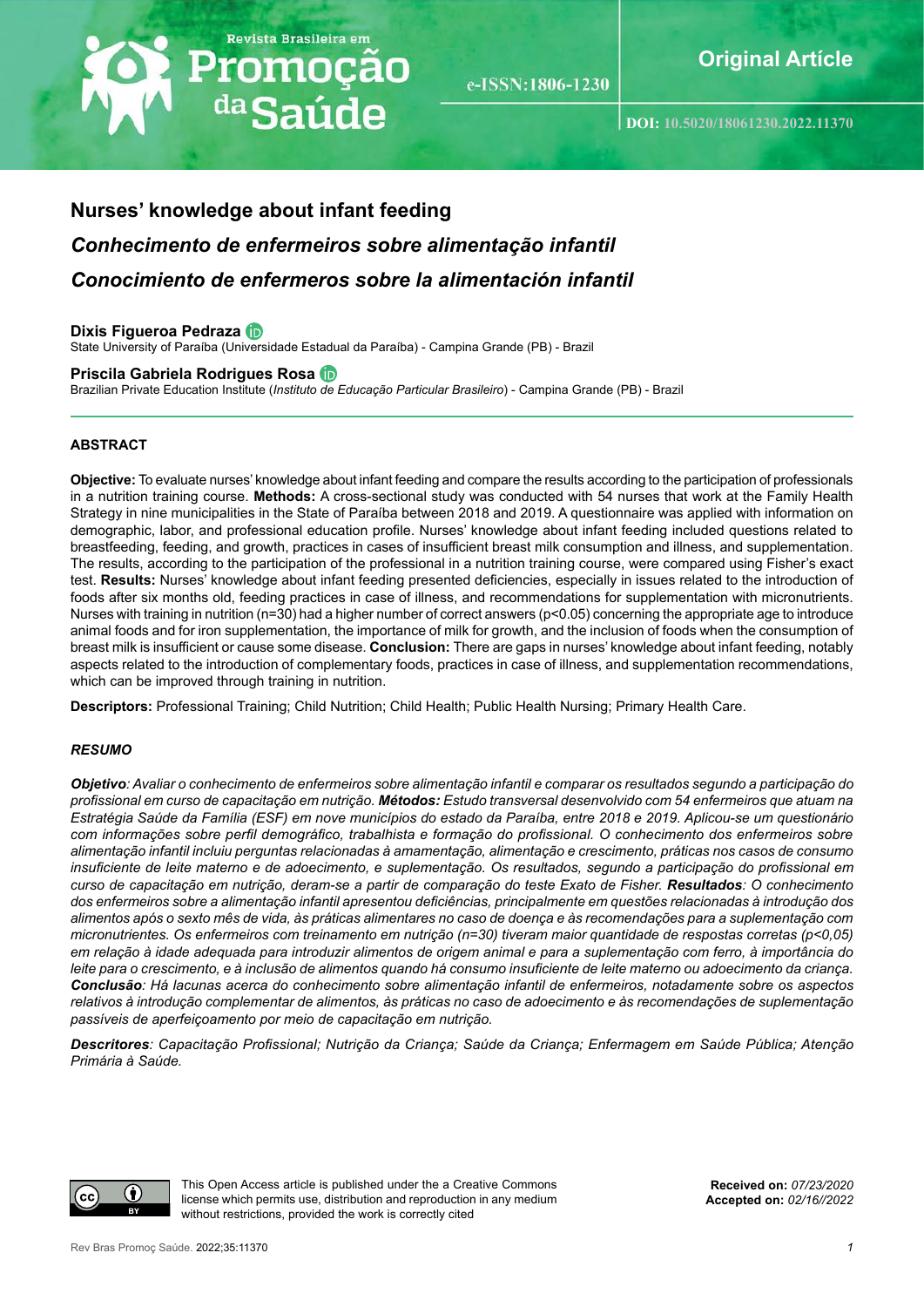#### *RESUMEN*

*Objetivo: Evaluar el conocimiento de enfermeros sobre la alimentación infantil y comparar los resultados según la participación del profesional en curso de capacitación de nutrición. Métodos: Estudio transversal desarrollado con 54 enfermeros que trabajan en la Estrategia Salud de la Familia (ESF) de nueve municipios del estado de Paraíba entre 2018 y 2019. Se aplicó una encuesta con informaciones sobre el perfil demográfico, laboral y de la formación profesional. El conocimiento de los enfermeros sobre la alimentación infantil ha incluido preguntas relacionadas con el amamantamiento y el crecimiento, las prácticas en los casos del consumo insuficiente de la leche materna, el quedarse enfermo y la suplementación. Los resultados, según la participación del profesional en curso de capacitación de nutrición, se dieron a partir de la comparación de la prueba Exacto de Fisher. Resultados: El conocimiento de los enfermeros sobre la alimentación infantil ha presentado deficiencias, en especial sobre las cuestiones relacionadas con la introducción de los alimentos después del sexto mes de vida, las prácticas alimentarias en caso de enfermedad y las recomendaciones para la suplementación con micronutrientes. Los enfermeros con entrenamiento en nutrición (n=30) tuvieron más respuestas correctas (p<0,05) respecto la edad adecuada para la introducción de alimentos de origen animal y para la suplementación de hierro, la importancia de la leche para el crecimiento y la inclusión de alimentos cuando hay consumo insuficiente de la leche materna o cuando el niño se queda enfermo. Conclusión: Hay lagunas respecto el conocimiento de los enfermeros sobre la alimentación infantil, en especial sobre los aspectos de la introducción complementaria de los alimentos, las prácticas en el caso de los niños se quedaren enfermos y las recomendaciones de suplementación pasibles de perfeccionamiento a través de la capacitación en nutrición.*

*Descriptores: Capacitación Profesional; Nutrición del Niño; Salud del Niño; Enfermería en Salud Pública; Atención Primaria de Salud.*

### **INTRODUCTION**

Adequate nutrition is essential for children's health and development<sup>([1](#page-8-0))</sup>. There is convincing evidence that nutrition-related behaviors influence suffering from diseases<sup>[\(1](#page-8-0)[,2\)](#page-8-1)</sup>. Thus, nutritional assistance is a relevant aspect in the prevention and treatment of nutritional deficiencies that can result in high infant morbidity and mortality( $^{\text{\tiny(1)}}$  $^{\text{\tiny(1)}}$  $^{\text{\tiny(1)}}$ , which represent a critical period in which specific nutrition interventions are necessary, especially in the first two years of life. These actions are usually offered in health facilities by health professionals and, in most situations, as the principal source of nutritional information for child caregivers. Thus, women who access antenatal and postnatal services highly value such guidance([3](#page-8-2)).

Given that nutrition-related behaviors represent modifiable factors, counseling on infant nutrition can positively contribute to children's health $^{(4)}$  $^{(4)}$  $^{(4)}$ , besides assessing the importance of food and nutrition education recognized by health professionals<sup>[\(5\)](#page-8-4)</sup>. Nutritional messages, shared in consultations or counseling sessions, can improve infant feeding practices and nutritional status when is adopted with accurate, practical, consistent, timely, and up-to-date dietary advice tailored to children's specific nutritional needs<sup>[\(3](#page-8-2))</sup>. Thus, the level of knowledge in nutrition, associated with factors such as awareness and motivation, influences the skills, attitudes, and practices of nutritional health  $\mathsf{care}^{(3,6)}.$  $\mathsf{care}^{(3,6)}.$  $\mathsf{care}^{(3,6)}.$  $\mathsf{care}^{(3,6)}.$ 

However, health professionals may lack adequate knowledge and understanding of recommended infant feeding practices, as well as nutrition counseling skills. Thus, the information provided by health professionals may not be sufficiently appropriate and effective<sup>[\(2](#page-8-1),[3](#page-8-2))</sup>. These circumstances are related to curricular deficiencies in undergraduate health courses, both in terms of specific training in nutrition and curricular coordination, which are rarely minimized due to limited opportunities for continuing education $^{(2,7,8)}.$  $^{(2,7,8)}.$  $^{(2,7,8)}.$  $^{(2,7,8)}.$  $^{(2,7,8)}.$  $^{(2,7,8)}.$  In this way, the importance of including nutrition in the health professionals' training and continuing education programs has been highlighted, although without due priority $^{(2,7,9)}$  $^{(2,7,9)}$  $^{(2,7,9)}$  $^{(2,7,9)}$  $^{(2,7,9)}$ .

In this context, Primary Health Care (PHC) nurses stand out for their privileged position, and suitable profile when they support nutritional care and provide nutritional counseling to the infant population. These nurses are also a relevant nexus between the population and the health system; they generally have good relationships with patients and are seen as trustworthy, which can maximize the effect of their actions $(3,6,7,9)$  $(3,6,7,9)$  $(3,6,7,9)$  $(3,6,7,9)$  $(3,6,7,9)$ .

The world panorama, previously reported, is also experienced in Brazil, noting that the development of nutrition actions happens mainly by professionals from other health areas other than nutrition, especially nurses. It is noteworthy that these professionals lack sufficient training to carry out nutritional counseling focused on the health care of children under two years old $^{(10\text{-}12)}$  $^{(10\text{-}12)}$  $^{(10\text{-}12)}$ . This profile is based on problems in nutrition training in health courses, including nursing $^{(13)}$  $^{(13)}$  $^{(13)}$ .

This reality is considered antagonistic to the current epidemiological situation of Brazilian children, characterized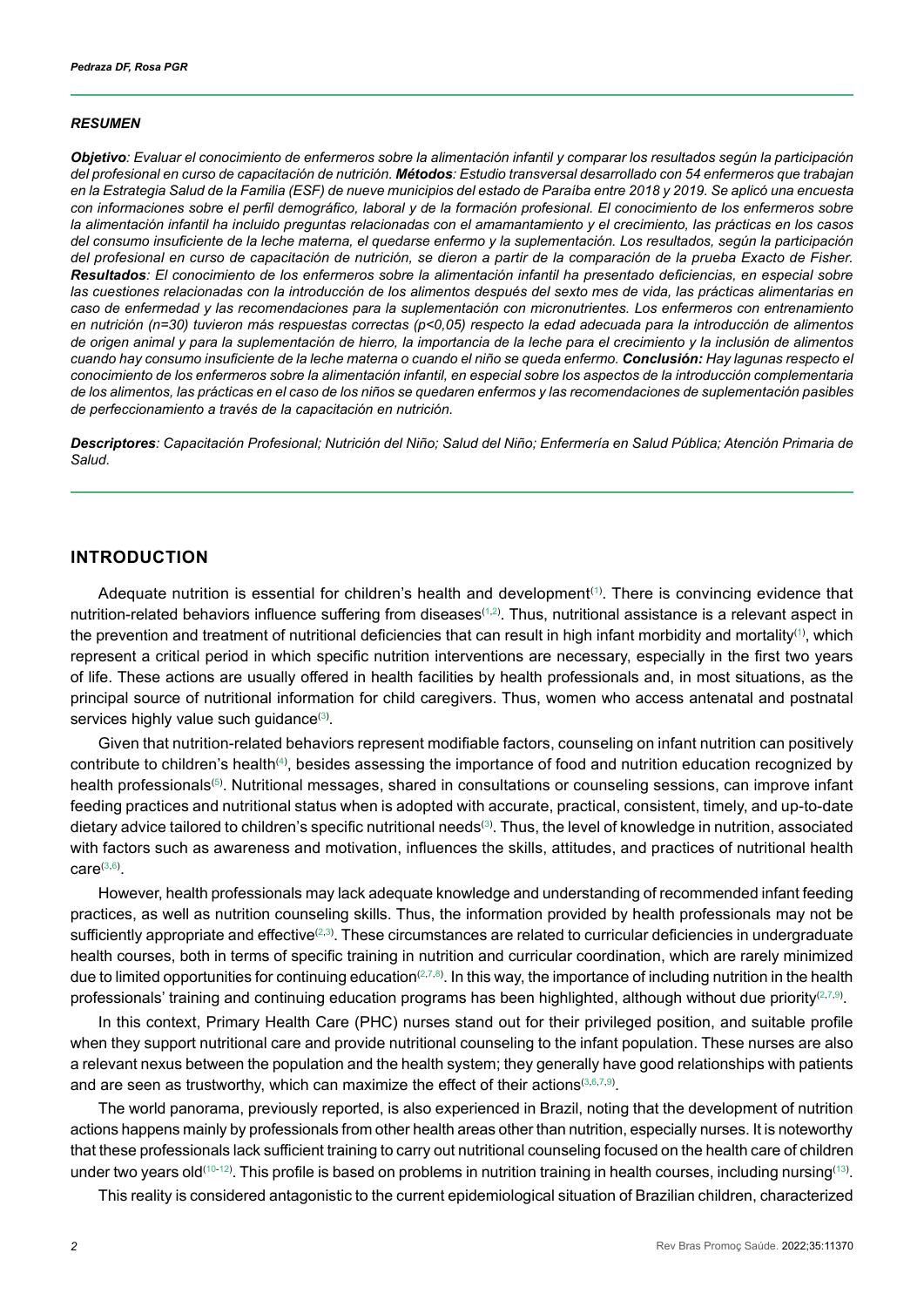by high consumption of unhealthy foods<sup>([14](#page-8-12))</sup> and the coexistence of accentuated prevalence of short stature and overweight<sup>([15](#page-8-13))</sup>. Thus, there is an urgent need to strengthen the area of nutrition within the scope of the health system, hindered by the absence of qualified action $^{\left(13\right)}$ .

This study aims to evaluate the nurses' knowledge about infant feeding and compare the results according to the participation of the professional in a training course in nutrition.

#### **METHODS**

It is a cross-sectional study part of the research focused on the development of food and nutrition actions in the Family Health Strategy in the state of Paraíba (ESF). Thus, for this study, the assessment of knowledge about infant feeding by nurses in charge of childcare or prenatal consultations in their health teams was considered.

The study scenario comprised municipalities in the state of Paraíba benefiting from funding incentives for the structuring and implementation of food and nutrition actions in primary care([16](#page-8-14)[,17\)](#page-8-15) that represent two contexts: i) municipalities with a population from 30,000 to 149,999 inhabitants with low or medium Human Development Index (HDI) $^{(16)}$  $^{(16)}$  $^{(16)}$  and ii) municipalities with a population of 150,000 inhabitants or more with a high HDI $^{(17)}.$  $^{(17)}.$  $^{(17)}.$ 

Of the 12 municipalities benefiting from the first context, five were excluded; one for being the only one with partial coverage of the Family Health Strategy, another for not having predetermined health teams as of interest for the study (conventional teams linked to the Support Center to Family Health -NASF) without a nutritionist and teams – from the Mais Médicos Program – linked to the Family Health Support Nucleus with a nutritionist working) and three considering their inclusion in another evaluation proposal with similar characteristics. In each municipality, and with all health teams meeting the selection criteria, there were 22 establishments with the same number of nurses (two in two cities, three in two cities, and four in three cities). The inclusion of the two municipalities in the second context resulted in a total of 16 health teams, choosing the same number of nurses per municipality randomly by simple drawing and considering the distribution by the health district.

Data collection was carried out in the health units - headquarters of the teams selected for the research, between the second half of 2018 and the first half of 2019. All 54 nurses working in the health teams selected for the research participated who had their childcare or prenatal consultations observed and evaluated through a data collection checklist, totaling 269 observations.

Information was obtained on the demographic (sex, age), employment profile (time of employment with the health team, type of employment), and training (participation in a graduate course or residency in public health, collective health, and participation after majoring in training courses focused on Primary Health Care and nutrition) of the professional, as well as concerning knowledge about infant feeding. Professionals who refer to participation in short and medium-term courses (between 15 and 60 hours), in-service training, and events (between 15 and 60 hours participating in a course) related to Primary Health Care and nutrition affirmed training in these themes, respectively.

The nurses' knowledge, measured through a standardized multiple-choice questionnaire with questions adapted from the instrument used in research developed in Bangladesh, included the assessment of the knowledge of health professionals about infant feeding<sup>[\(18\)](#page-8-16)</sup>. The adaptations, when necessary, were based on the child's health care booklet on breastfeeding and complementary feeding of the Ministry of Health<sup>([19](#page-9-0))</sup>. Additionally, three questions were included focusing on supplementation recommendations for children under five years of age in Brazil.

The questions were grouped into five blocks: i) breastfeeding and complementary feeding; ii) foods a child needs to grow; iii) practices to adopt in the case of a baby who is not getting enough breast milk; iv) practices to be adopted in the case of a sick child; and v) supplementation recommendations for children under five years old in Brazil. Thus, Table 1 shows, in detail, the items of interest for the knowledge assessment related to infant feeding considered in the study.

As variables related to the nurses' profile, sex (female, male), age (20-39 years, 40-70 years), length of time with the health team (two years or more, less than two years) were included, the type of employment relationship (professional, other), participation in a training course in Primary Health Care (yes, no) and participation in a training course in nutrition (yes, no). The variables relevant to nurses' knowledge about infant feeding were derived from each of the questions in this assessment, as listed in Chart 1, discriminated as correct or incorrect answers.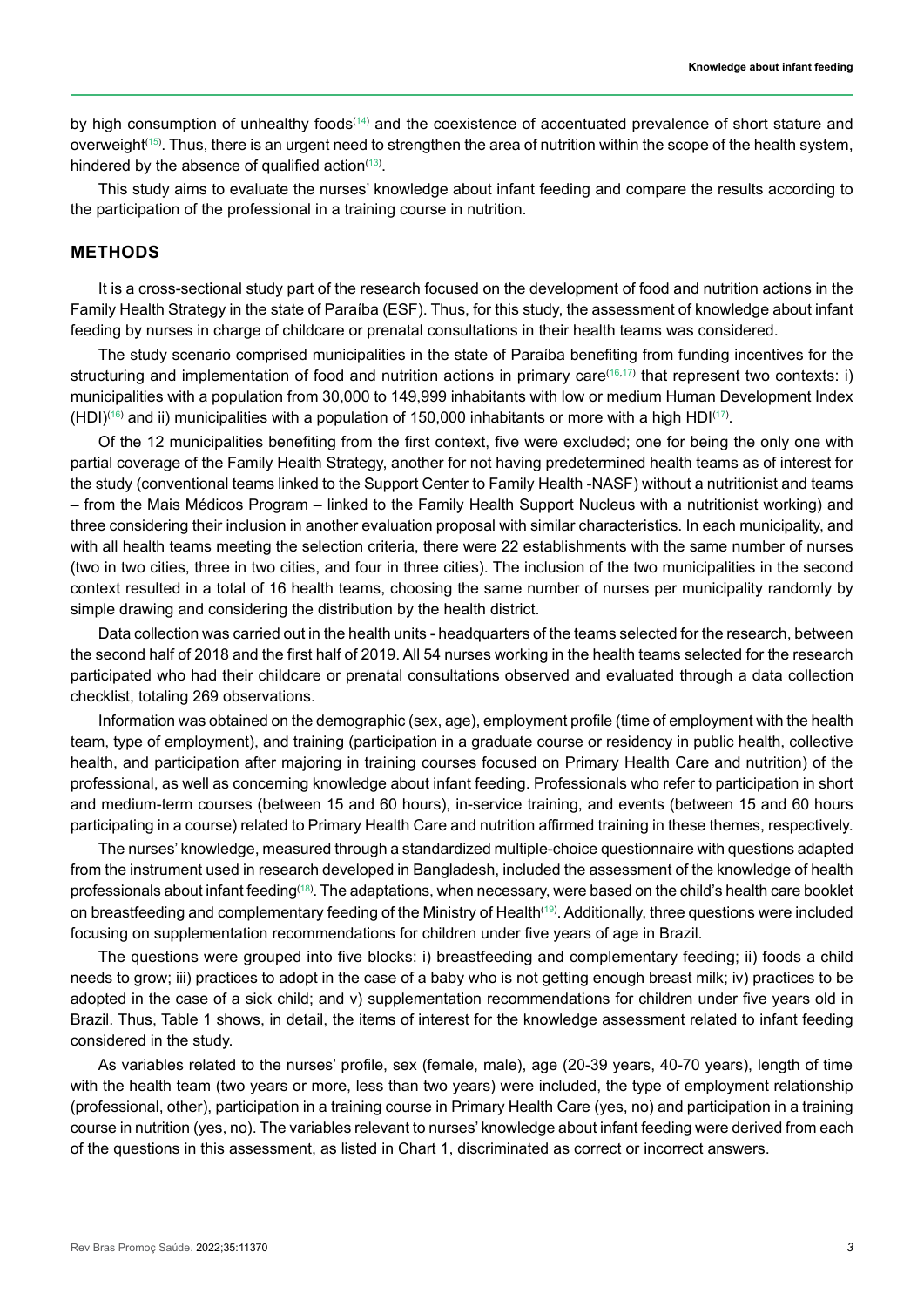Chart 1 **-** Aspects of the assessment of knowledge related to infant feeding considered in the study with nurses from the Family Health Strategy who are in charge of childcare or prenatal consultations in their health teams. Paraíba, Brazil, 2018-2019.

#### **Breastfeeding and complementary feeding**

Time after birth that a baby should start to breastfeed

Recommended age limit for exclusive breastfeeding

Recommended age limit for complementary breastfeeding

Suggested age a baby can start receiving water in addition to breast milk

Suggested age a baby should start receiving other fluids (including infant formula and juice) in addition to breast milk

Suggested age a baby should start receiving semi-solid foods in addition to breast milk

Suggested age a baby should start receiving animal foods (meat, chicken, egg, fish)

Minimum number of times that a child aged 7 to < 9 months, who is still breastfeeding, should eat salted porridge and fruit porridge Minimum number of times that a child aged 9 to < 12 months, who is still breastfeeding, should eat salted porridge and fruit porridge

Minimum number of times a child aged 12 to < 24 months, who is still breastfeeding, should eat a main meal and snack

#### **Foods a child needs to grow**

| Bread/rice/cereals<br><b>Beef</b><br><b>Fish</b><br>Eggs<br>fruits<br>Vegetable<br><b>Milk</b><br>oil/fat                                                                                                                                                                                     |
|-----------------------------------------------------------------------------------------------------------------------------------------------------------------------------------------------------------------------------------------------------------------------------------------------|
| Practices to adopt if a baby is not getting enough breast milk                                                                                                                                                                                                                                |
| breastfeed more often<br>Do not give other liquids/foods to the baby (under six months)<br>More water intake for mom<br>More rest for the mother<br>Do not give baby milk of another type (under six months)                                                                                  |
| Practices to adopt in the case of a sick child                                                                                                                                                                                                                                                |
| don't stop breastfeeding<br>Breastfeed more often if the mother is concerned that the baby is not getting enough milk<br>Do not give semi-solid or solid food if younger than six months<br>Do not give rice water<br>Supplement with zinc, if older than six months and if you have diarrhea |
| Supplementation recommendations for children under five years of age in Brazil                                                                                                                                                                                                                |
| Recommended age limit for supplementing children with vitamin A in basic health services                                                                                                                                                                                                      |
| Recommended age limit for child iron supplementation in basic health services                                                                                                                                                                                                                 |
| Recommended age limit for supplementing the child with multiple micronutrients through the NutriSUS sachet at one of the                                                                                                                                                                      |

meals in day care centers and schools

Source: Own elaboration based on previous publications[\(18](#page-8-16),[19](#page-9-0))

The field research team consisted of professionals and students from the health area with previous experience in fieldwork, supervised by a trained professional. The quality control of the study included interviewers' training and standardization, construction of an instruction manual, and conducting of a pilot study. Data were organized in electronic spreadsheets, typed in double entry, in a customized database with consistency checks and range restrictions. The Validate application of the Epi Info software version 3.3.2 was used to analyze the consistency of the data.

For presenting the results, descriptive statistics of the frequencies of the variables expressed for the total sample and the participation of the health professional in a training course in nutrition were used. The characteristics related to the nurse's profile and knowledge about infant feeding among providers who attended nutrition courses and those who did not have this training were based on Fisher's Exact Test. The significance level α was considered equal to 5%. Analyzes were performed using Stata software version 12.0.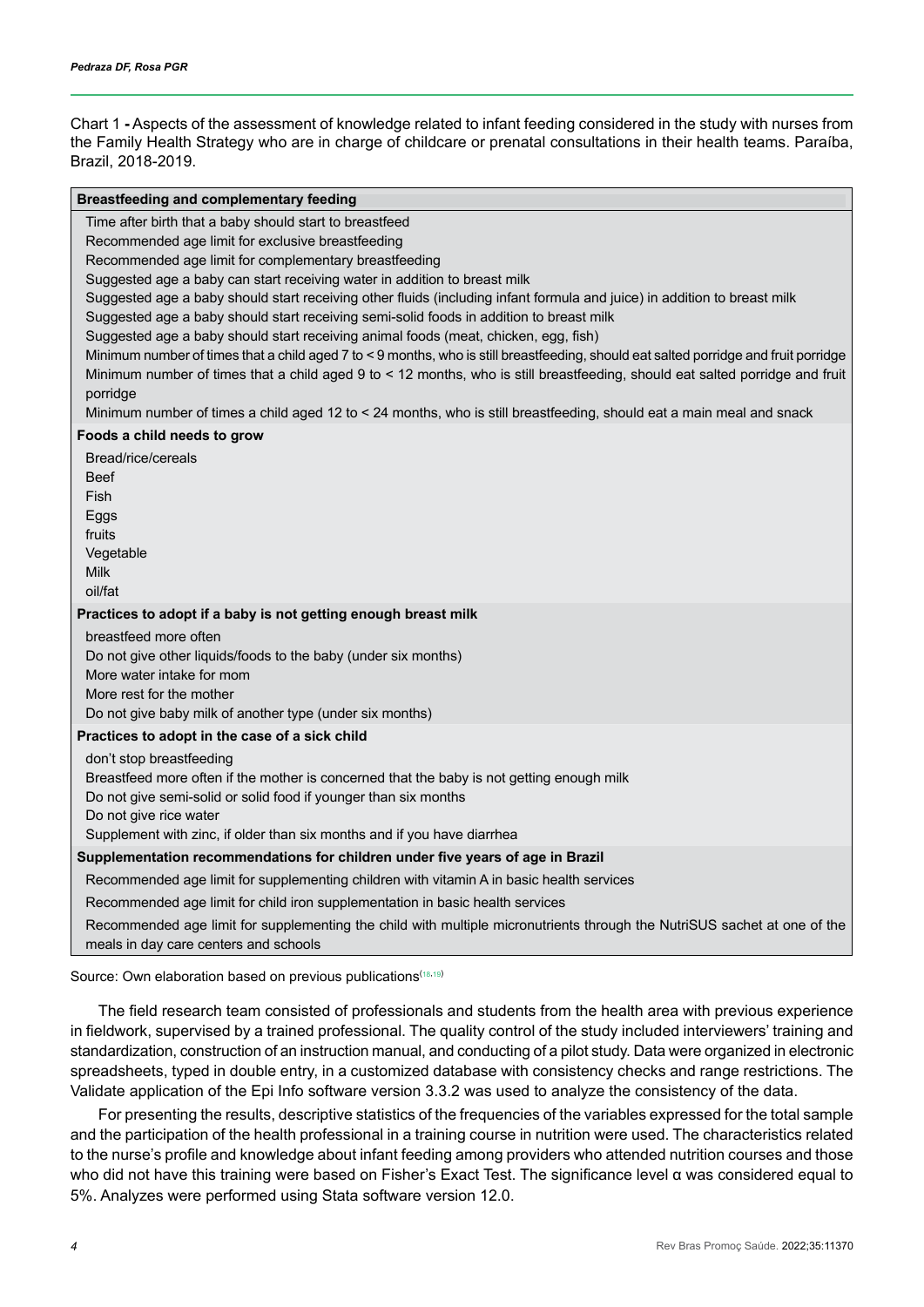The research was approved by the Research Ethics Committee of the State University of Paraíba, under Protocol No. 71609317.9.0000.5187. All research participants signed the Free and Informed Consent Term as a necessary condition to participate in the study.

## **RESULTS**

With a total of 54 nurses participating in the study, there was a predominance of females (n=51) working for two years or more (n=36) in their health team and with a contract through a public tender (n=35). Regarding training, it is noteworthy that 40 nurses had a postgraduate degree or residency in public health, collective health, and family health, as well as 47, had attended some training for Primary Health Care. The characteristics did not differ when comparing professionals who reported training courses in the area of nutrition after graduation (n=30) and those who did not state this condition (Table I).

Table I - Characteristics of Family Health Strategy (ESF) nurses who are in charge of childcare or prenatal consultations in their health teams participating in the study. Paraíba, Brazil, 2018-2019.

|                                                                                 | <b>Total</b><br>$(n=54)$ | <b>Nutrition training</b><br><b>Yes</b><br>$(n=30)$ | <b>No</b><br>$(n=24)$ |       |
|---------------------------------------------------------------------------------|--------------------------|-----------------------------------------------------|-----------------------|-------|
|                                                                                 | n                        | n                                                   | $\mathsf{n}$          |       |
| Sex                                                                             |                          |                                                     |                       | 0.050 |
| Female                                                                          | 51                       | 30                                                  | 21                    |       |
| Male                                                                            | 3                        | $\Omega$                                            | 3                     |       |
| Age                                                                             |                          |                                                     |                       | 0.358 |
| 20-39                                                                           | 30                       | 15                                                  | 15                    |       |
| 40-70                                                                           | 24                       | 15                                                  | 9                     |       |
| Time of work in the health team                                                 |                          |                                                     |                       | 0.245 |
| Tow or more years                                                               | 36                       | 22                                                  | 14                    |       |
| Less than two years                                                             | 18                       | 8                                                   | 10                    |       |
| <b>Type of hiring</b>                                                           |                          |                                                     |                       | 0.750 |
| <b>Tendered</b>                                                                 | 35                       | 20                                                  | 15                    |       |
| hired                                                                           | 19                       | 10                                                  | 9                     |       |
| Postgraduate or residency in public health, collective health and family health |                          |                                                     |                       |       |
| <b>Yes</b>                                                                      | 40                       | 23                                                  | 17                    |       |
| <b>No</b>                                                                       | 14                       | $\overline{7}$                                      | $\overline{7}$        |       |
| <b>Training in Primary Health Care</b>                                          |                          |                                                     |                       | 0.124 |
| <b>Yes</b>                                                                      | 47                       | 28                                                  | 19                    |       |
| No                                                                              | $\overline{7}$           | 2                                                   | 5                     |       |

The results of the assessment of nurses' knowledge about infant feeding, comparing them according to the professional's participation in training on nutrition, can be seen in Table II. After obtaining the (incorrect) answers, at least 1/3 of the professionals took a position on questions related to the age at which a baby should receive the food of animal origin (meat, chicken, egg, fish); the minimum number of times that a child, who is still breastfeeding, should eat salty porridge, fruit porridge, main meal, and snack; about more frequent breastfeeding if the mother is concerned that the baby is not getting enough milk; and about zinc supplementation if the child is older than six months and has diarrhea. The three questions related to supplementation recommendations for children under five years old in Brazil also presented high frequencies of incorrect answers and refers to the recommended age for supplementation with micronutrients, using the NutriSUS sachet in one of the children's meals in kindergartens and schools. Question answered correctly only by two nurses.

Nurses with nutrition training had a greater number of correct answers, presenting a significant p-value in six questions: (1) recommended age for a baby to receive foods of animal origin (p=0.033); (2) identification of milk as a relevant food for the child's growth (p=0.020); (3) not giving other liquids/food to a baby under six months who is not getting enough breast milk (p=0.004); (4) not giving semi-solid or solid food in the case of a sick child under six months (p=0.008); (5) not giving rice water in case of a sick child (p=0.012); and (6) recommended age limit for child iron supplementation in basic health services (p=0.020) (Table II).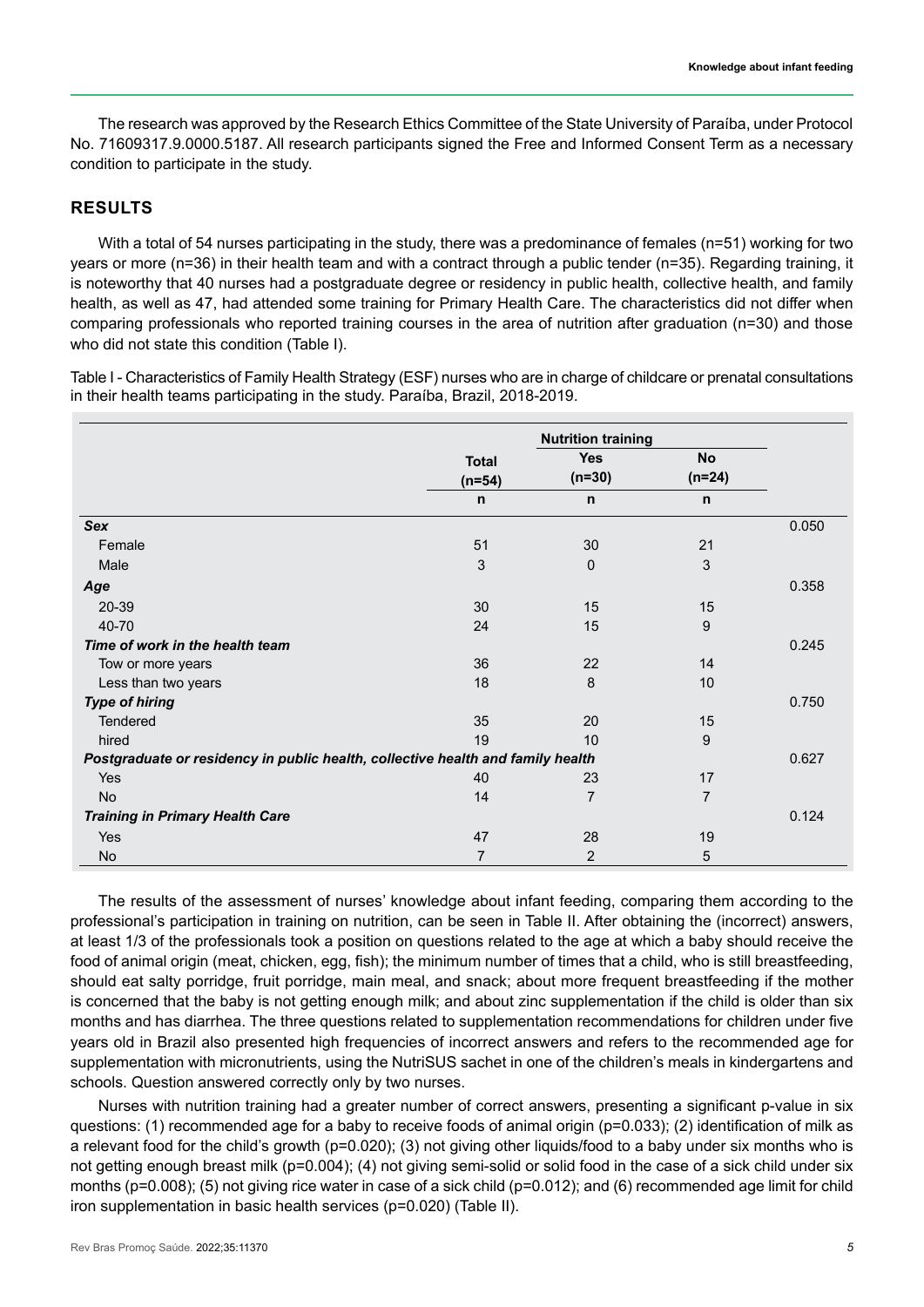Table II - Knowledge about infant feeding of nurses from the Family Health Strategy (ESF) who are in charge of childcare or prenatal consultations in their health teams. Paraíba, Brazil, 2018-2019.

|                                                                                                                                                                      | <b>Correct answers</b>                    |                |                |                          |
|----------------------------------------------------------------------------------------------------------------------------------------------------------------------|-------------------------------------------|----------------|----------------|--------------------------|
|                                                                                                                                                                      | <b>Nutrition training</b><br><b>Total</b> |                |                |                          |
|                                                                                                                                                                      | $(n=54)$                                  | <b>Yes</b>     | No             |                          |
| <b>Evaluated aspects</b>                                                                                                                                             |                                           | $(n=30)$       | $(n=24)$       | p                        |
|                                                                                                                                                                      | n                                         | n              | n              |                          |
| <b>Breastfeeding and complementary feeding</b>                                                                                                                       |                                           |                |                |                          |
| Time after birth to start breastfeeding the baby                                                                                                                     | 52                                        | 29             | 23             | 0.872                    |
| Recommended age limit for exclusive breastfeeding                                                                                                                    | 54                                        | 30             | 24             |                          |
| Recommended age limit for complementary breastfeeding                                                                                                                | 44                                        | 25             | 19             | 0.695                    |
| Recommended age for a baby to start receiving water along with breast<br>milk                                                                                        | 45                                        | 25             | 20             | 1.000                    |
| Recommended age for a baby to start receiving other fluids (including<br>infant formula and juice) in addition to breast milk                                        | 43                                        | 24             | 19             | 0.940                    |
| Recommended age for a baby to start receiving semi-solid foods in<br>addition to breast milk                                                                         | 40                                        | 22             | 18             | 0.890                    |
| Recommended age for a baby to receive foods of animal origin (meat,<br>chicken, eggs, fish)                                                                          | 29                                        | 20             | $9\,$          | 0.033                    |
| Minimum number of times that a child aged 7 to < 9 months, who is still<br>breastfeeding, should eat salted porridge and fruit porridge                              | 24                                        | 14             | 10             | 0.713                    |
| Minimum number of times that a child aged 9 to < 12 months, who is still<br>breastfeeding, should eat salted porridge and fruit porridge                             | 18                                        | 10             | 8              | 1.000                    |
| Minimum number of times a child aged 12 to < 24 months, who is still                                                                                                 | 14                                        | 8              | $\,6\,$        | 0.890                    |
| breastfeeding, should eat a main meal and snack<br>Foods a child needs to grow                                                                                       |                                           |                |                |                          |
| Bread/rice/cereals                                                                                                                                                   | 45                                        | 25             | 20             | 1.000                    |
| <b>Beef</b>                                                                                                                                                          | 53                                        | 30             | 23             | 0.259                    |
| Fish                                                                                                                                                                 | 54                                        | 30             | 24             | $\overline{\phantom{a}}$ |
| Eggs                                                                                                                                                                 | 53                                        | 30             | 23             | 0.259                    |
| <b>Fruits</b>                                                                                                                                                        | 53                                        | 30             | 23             | 0.259                    |
| Vegetable                                                                                                                                                            | 53                                        | 30             | 23             | 0.259                    |
| <b>Milk</b>                                                                                                                                                          | 50                                        | 30             | 20             | 0.020                    |
| Oil/fat                                                                                                                                                              | 39                                        | 23             | 16             | 0.300                    |
| Practices to adopt if a baby is not getting enough breast milk                                                                                                       |                                           |                |                |                          |
| breastfeed more often                                                                                                                                                | 49                                        | 27             | 22             | 0.834                    |
| Do not give other liquids/foods to the                                                                                                                               |                                           |                |                |                          |
| baby (under six months)                                                                                                                                              | 48                                        | 30             | 18             | 0.004                    |
| More water intake for the mother                                                                                                                                     | 52                                        | 29             | 23             | 0.872                    |
| More rest for the mother                                                                                                                                             | 42                                        | 25             | 17             | 0.272                    |
| Do not give baby milk of any other type (under six months)                                                                                                           | 47                                        | 26             | 21             | 0.928                    |
| Practices to adopt in the case of a sick child                                                                                                                       |                                           |                |                |                          |
| don't stop breastfeeding                                                                                                                                             | 54                                        | 30             | 24             |                          |
| Breastfeed more often if the mother is concerned that the baby is not                                                                                                | 18                                        | 11             | $\overline{7}$ | 0.561                    |
| getting enough milk                                                                                                                                                  |                                           |                |                |                          |
| Do not give semi-solid or solid food if younger than six months                                                                                                      | 46                                        | 29             | 17             | 0.008                    |
| Do not give rice water                                                                                                                                               | 44                                        | 28             | 16             | 0.012                    |
| Supplement with zinc if over six months with diarrhea                                                                                                                | 11                                        | $\overline{7}$ | $\overline{4}$ | 0.504                    |
| Supplementation recommendations for children under five years of age in Brazil                                                                                       |                                           |                |                |                          |
| Recommended age limit for supplementing children with vitamin A in<br>basic health services                                                                          | 28                                        | 15             | 13             | 0.761                    |
| Recommended age limit for child iron supplementation in basic health<br>services                                                                                     | 18                                        | 14             | $\overline{4}$ | 0.020                    |
| Recommended age limit for supplementing the child with multiple<br>micronutrients through the NutriSUS sachet at one of the meals in day<br>care centers and schools | $\overline{2}$                            | $\overline{c}$ | $\pmb{0}$      | 0.269                    |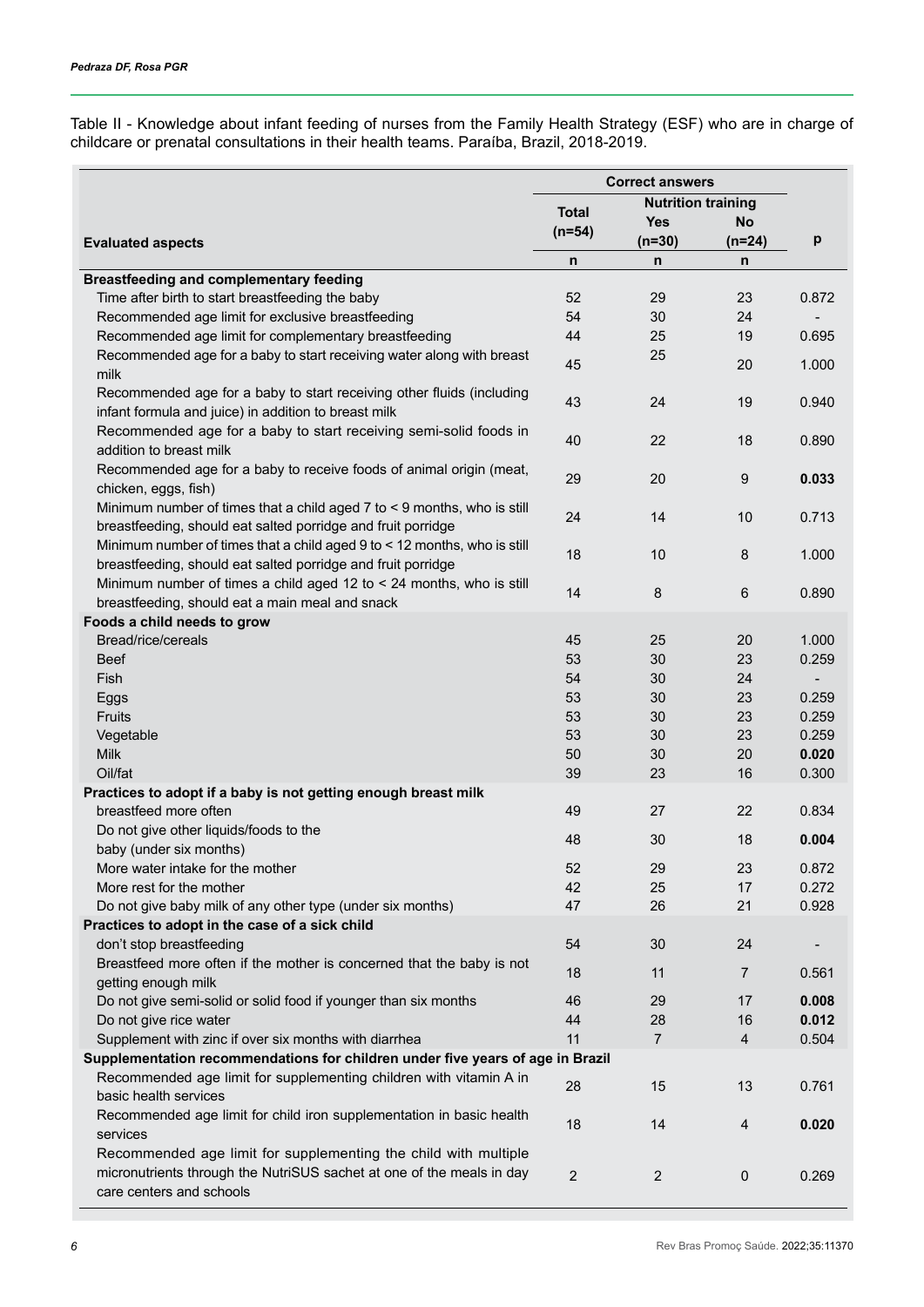#### **DISCUSSION**

The present study evaluated the nurses' knowledge levels about recommended infant feeding practices and micronutrient supplementation for children under five years old in Brazil. From the observation, it became possible to find deficiencies, especially in issues related to complementary feeding and recommended behaviors when the child is sick. Some answers were associated with the participation of nurses in previous training in the area of nutrition. Therefore, Nurses' knowledge about the recommended ages for micronutrient supplementation was inadequate.

As part of the assessment of the characteristics of the health professionals in this study, the information sought on participation in training activities. It was found that more than 2/3 of them had attended a postgraduate course or residency in public health, collective health, family health, and some training in Primary Health Care. There are similar findings recorded among nurses from the Northwest region of Goiânia, whose qualification characteristics highlighted that 71.0% had a postgraduate degree related to public health and 84.8% had some training related to activities in the Family Health Strategy $^{(20)}$  $^{(20)}$  $^{(20)}$ .

It is relevant to point out that training opportunities in the country can generate disparities, given that large urban centers concentrate the main health training centers that allow professionals who work in these cities easier access to courses. Thus, the planning of continuing education programs becomes relevant for the higher inclusion of professionals in qualification processes aimed at improving the performance of Primary Health Care $^{(21)}$  $^{(21)}$  $^{(21)}$ , which, in the case of the current study, would be relevant for those who have not yet attended these courses.

Regarding training in the Nutrition area, it was found among the participants that more than 50% had participated in some training. It can be considered a positive result emphasized the lack of qualification opportunities for nutritional care reported by nurses $^{(22)}$  $^{(22)}$  $^{(22)}$  and the lack of health professionals trained in healthy complementary feeding $^{(12)}$  $^{(12)}$  $^{(12)}$ . Besides the way of obtaining the data (training modalities considered), the fact that all health professionals in the present study work in municipalities with financial incentives in the Nutrition area may have contributed to the result found. Thus, the importance of financial incentives through the Financing of Food and Nutrition Actions program is on the agenda, whose resources can be used to train health professionals[\(16,](#page-8-14)[17\)](#page-8-15) .

From the perspective of professionals who did not attend training in the area of nutrition, it is paramount to highlight possible negative repercussions both in the knowledge, attitudes, and practices of professionals<sup>([12](#page-8-10),[22](#page-9-3)[-24\)](#page-9-4)</sup> as in food and nutrition habits, the nutritional status and the health of the population $^{(2,7,13)}$  $^{(2,7,13)}$  $^{(2,7,13)}$  $^{(2,7,13)}$  $^{(2,7,13)}$ , as well for strengthening the area of nutrition in Primary Health Care in Brazil<sup>[\(13\)](#page-8-11)</sup>. These circumstances reinforce the importance of continuing education as a driver of improvements in this sense $(2,12,13)$  $(2,12,13)$  $(2,12,13)$ .

The findings of this study, in a general perspective, corroborate the reports by authors in similar studies that highlighted higher knowledge, on the part of nurses, about limited nutrition and the influence of training focused on food and nutrition on knowledge levels<sup>[\(22-](#page-9-3)[24](#page-9-4))</sup>. Knowledge of deficient nutrition, which characterizes the nursing professional, may be a consequence of inadequate training at the undergraduate level and limited opportunities for continuing education ${}^{\!(\!)}$ .

The nurses' correct understanding of the current study on breastfeeding reinforces the findings of an integrative literature review on the subject. However, it is pertinent to emphasize that the authors emphasize that the theoretical domain in the matter does not necessarily translate into practice, recommending the periodic training of the health professional in an approach that goes beyond the borders of the biological<sup>[\(25\)](#page-9-5)</sup>.

On the other hand, the participants' knowledge of the current study on complementary feeding proved to be deficient, which was also presented by other researchers<sup>([26](#page-9-6)[,27](#page-9-7))</sup>. Furthermore, it was possible to reveal an association between the training of health professionals and knowledge in this regard, as observed by other researchers $^{(24)}.$  $^{(24)}.$  $^{(24)}.$ Professional qualification in complementary feeding can positively influence this practice, which is essential in preventing the early introduction of foods and their damage to children's health, including allergies $^{(27,28)}$  $^{(27,28)}$  $^{(27,28)}$  $^{(27,28)}$  $^{(27,28)}$ .

In this sense, the booklet on primary child health care: breastfeeding and complementary feeding<sup>[\(19](#page-9-0))</sup>, the Amamenta Alimenta Brasil Strategy<sup>([29](#page-9-9))</sup>, and the Food Guide for Brazilian children under two years old<sup>([30](#page-9-10))</sup> stand out as relevant tools to help improve knowledge and incentive practices, promotion and protection of healthy eating in the first years of life. Appropriate skills-based training to ensure the implementation of such guidelines can generate positive results in breastfeeding and complementary feeding practices([18](#page-8-16),[28](#page-9-8)) , like the experiences of implementing the guidelines contained in the food guide for Brazilian children $^{(28,31)}$  $^{(28,31)}$  $^{(28,31)}$  $^{(28,31)}$ . Food guides are highlighted as practical tools that facilitate learning through simplified guidelines, contributing to proper eating behaviour $^{\text{\tiny{(12,27)}}}.$  $^{\text{\tiny{(12,27)}}}.$  $^{\text{\tiny{(12,27)}}}.$  $^{\text{\tiny{(12,27)}}}.$ 

As in this study, other researchers also showed deficiencies in knowledge among nurses in relation to feeding sick children, as well as the importance of training in nutritional counseling to minimize such limitations $^{(24)}.$  $^{(24)}.$  $^{(24)}.$  In a study carried out in Bangladesh, similar results were also found when evaluating various aspects of infant feeding in case of illness, including professionals from different areas of health $^{\text{\tiny{(18)}}}.$  $^{\text{\tiny{(18)}}}.$  $^{\text{\tiny{(18)}}}.$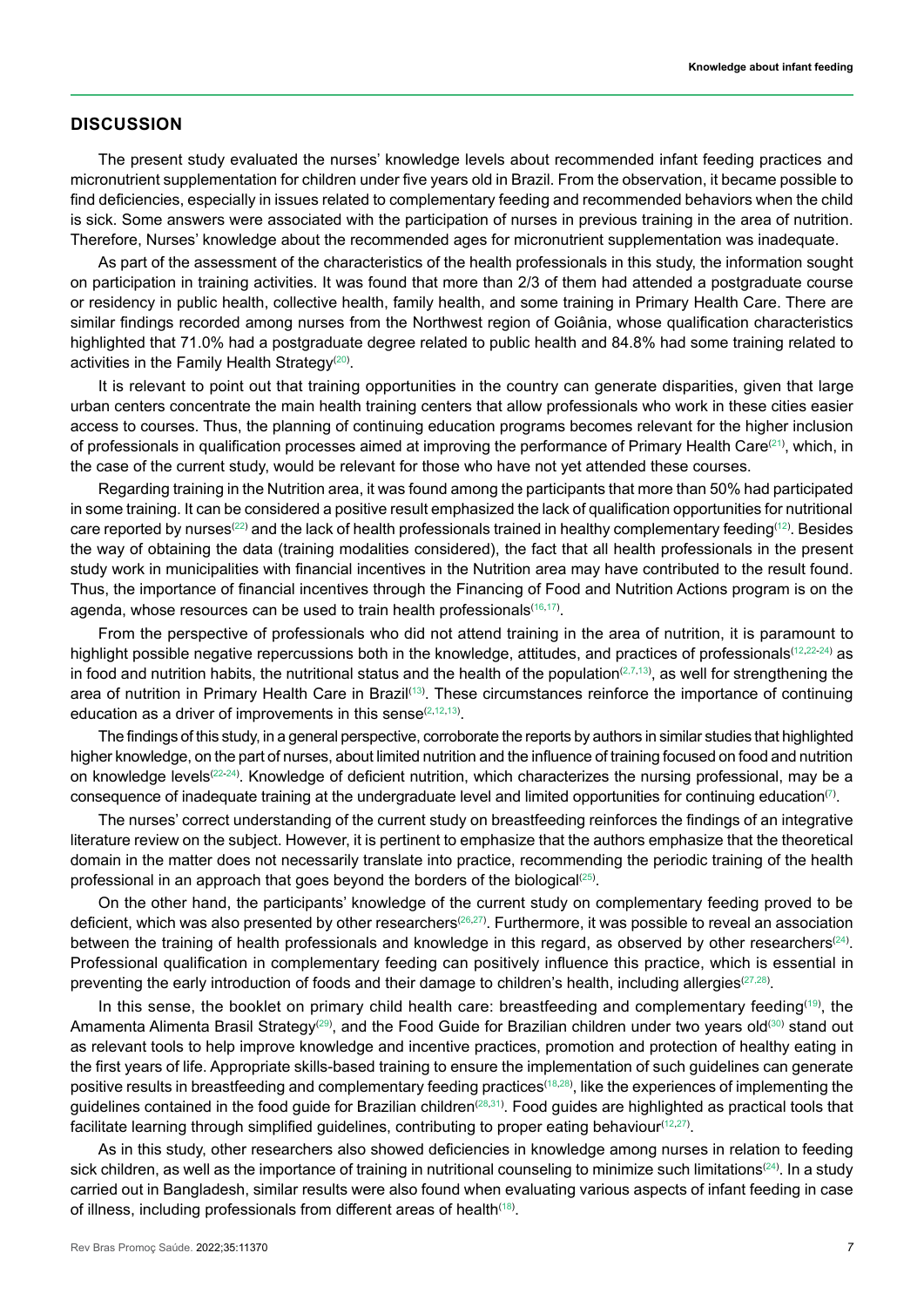In the present study, the most expressive deficits were in the aspects about the need to increase the frequency of breastfeeding if the baby is not getting enough milk, as well as to supplement with zinc the child older than six months who has diarrhea. Not knowing these recommendations, contributing to the incorrect guidance of mothers, can be harmful to the child's health, as breast milk contains nutrients, white blood cells, antibodies, stem cells and enzymes that fight infectious processes and help in their recovery<sup>([32](#page-9-12),[33](#page-9-13))</sup>. In turn, the use of zinc in cases of diarrhea is important for its curative and prophylactic power, acting to reduce the frequency and duration of bowel movements, as well as reducing relapses $(34)$  $(34)$  $(34)$ .

In the present investigation, the knowledge about the recommended ages for supplementing children with micronutrients was considered inadequate, reaffirming previous findings in studies that included nurses, doctors, and nutritionists<sup>([27](#page-9-7),[35](#page-9-15))</sup>. These results reflect evaluations from the perspective of health professionals in vitamin A and iron supplementation programs, highlighting significant deficits in training on such interventions that produce weaknesses in their qualification and operationalization"). Specifically, the lack of knowledge about the target audience of these strategies can compromise their coverage. Thus, it is understood that both vitamin A deficiency and anemia are relevant public health problems among Brazilian children, and the work of professionals from the Family Health Strategy based on the operational manuals intended for this is essential for their prevention $^{\text{\tiny (35)}}$  $^{\text{\tiny (35)}}$  $^{\text{\tiny (35)}}$ .

Considering the weaknesses pointed out in the present work, the importance of qualification of nurses in nutrition is highlighted, as emphasized in the national $^{(11,13,37)}$  $^{(11,13,37)}$  $^{(11,13,37)}$  $^{(11,13,37)}$  $^{(11,13,37)}$  $^{(11,13,37)}$  $^{(11,13,37)}$  and international $^{(2,7,9)}$  $^{(2,7,9)}$  $^{(2,7,9)}$  $^{(2,7,9)}$  $^{(2,7,9)}$  literature. The implementation of breastfeeding promotion programs stands out for its importance for the training of health professionals on the subject, considering that poor knowledge is a relevant factor that impairs health education and the child complete health promotion practices provokes the adoption of wrong orientations, and, therefore, inhibits the change of behavior. In the breastfeeding context, this situation represents the possibility of evading the best source of protection and nutrition for the baby<sup>([38](#page-9-18),[39](#page-9-19))</sup>. Thus, in Brazil, changes in the availability of schedules of health team members and the involvement of qualified personnel in the management of food and nutrition actions are essential for the implementation of permanent education processes in the area $^{\scriptscriptstyle{(40)}}$  $^{\scriptscriptstyle{(40)}}$  $^{\scriptscriptstyle{(40)}}$ .

Therefore, it is understood that the findings in this study must be interpreted in the context of its limitations. The cross-sectional design makes it difficult to establish causality and the use of intentional sampling for the selection of participants in limiting the generalization of findings. However, nurses from health teams of the Family Health Strategy, randomly selected in nine municipalities in the state of Paraíba, participated in the study. By addressing a critical gap in the Brazilian literature related to nurses' knowledge about infant feeding, the results presented become relevant. In this sense, the gaps reported highlight issues related to complementary feeding, feeding practices for children in case of illness, and recommendations for micronutrient supplementation in health services.

Still, there was the possibility of revealing training as a factor that can influence knowledge about infant feeding. Thus, continuing education focused on food and nutrition should be undertaken to improve the professional training of nurses.

## **CONCLUSION**

Regarding the knowledge about infant feeding of the investigated nurses, gaps are highlighted, notably in aspects related to the introduction of complementary foods, practices in the case of illness, and supplementation recommendations, which are liable to improvement through training in nutrition.

#### **CONFLICTS OF INTEREST**

The authors declare that there are no conflicts of interest.

## **CONTRIBUTIONS**

**Dixis Figueroa Pedraza** contributed to the elaboration and design of the study; the acquisition, analysis and interpretation of data; and the writing and/or revision of the manuscript. **Priscila Gabriela Rodrigues Rosa** contributed to the acquisition, analysis and interpretation of data; and the writing and/or revision of the manuscript.

## **FUNDING SOURCES**

State University of Paraíba, Brazil. Post-graduation and Research Incentive Program - PROPESQ, Notice 01/2017, process number 4.06.02.00-1-366/2017-1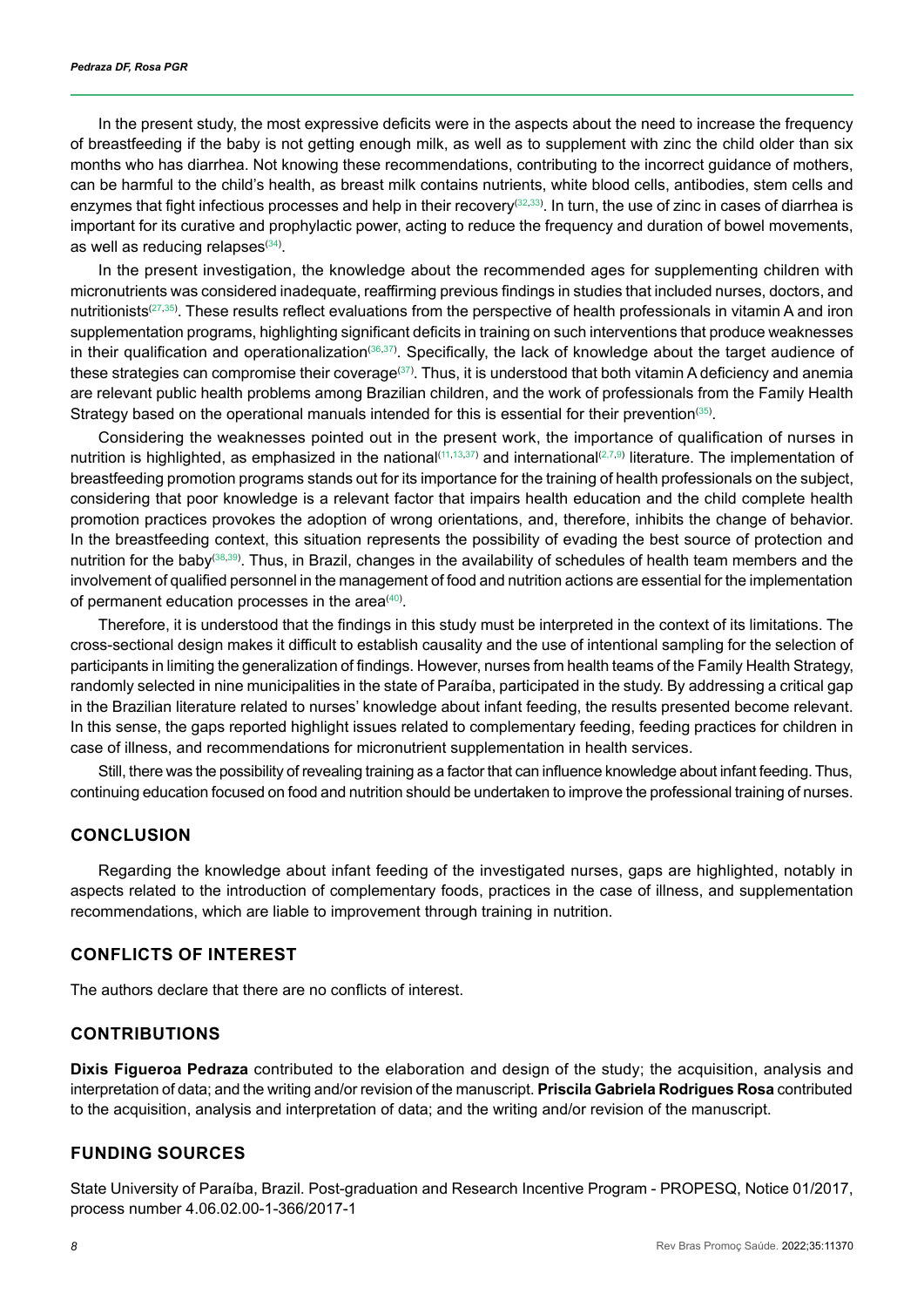## **REFERENCES**

- <span id="page-8-0"></span>1. Ndiema NT, Makworo D, Mutal J. Nutritional Assessment Practices among Health Care Workers at the Pediatric Emergency Unit at Kenyatta National Hospital. Pediatr Ther. 2018;8(3):1-6.
- <span id="page-8-1"></span>2. Kris-Etherton PM, Akabas SR, Bales CW, Bistrian B, Braun L, Edwards MS, et al. The need to advance nutrition education in the training of health care professionals and recommended research to evaluate implementation and effectiveness. Am. J. Clin. Nutr. 2014;99(Suppl 5):1153S-66S.
- <span id="page-8-2"></span>3. Nsiah-Asamoah C. Gaps in Knowledge Levels of Health Workers on recommended Child Feeding Practices and Growth Monitoring and Promotion Actions. Ped Health Res. 2018;3(2:8):1-13.
- <span id="page-8-3"></span>4. Broad J, Wallace M. Nutrition and public health in medical education in the UK: reflections and next steps. Public Health Nutr. 2018;21(13):2523-5.
- <span id="page-8-4"></span>5. Kaufman-Shriqui V, Salem H, Birk R, Boaz M. Nutrition Knowledge Translation Performance in Health Professionals: Findings from the 2017 Unified Forces Preventive Nutrition Conference (UFPN). Nutrients. 2019;11(2):1-8.
- <span id="page-8-5"></span>6. Fletcher A, Carey E. Knowledge, attitudes and practices in the provision of nutritional care. Br J Nurs. 2011;20(10):570-4.
- <span id="page-8-6"></span>7. Mitchell H, Lucas C, Charlton K, McMahon A. Models of nutrition-focused continuing education programs for nurses: a systematic review of the evidence. Aust J Prim Health. 2018;24(2):101-8.
- <span id="page-8-7"></span>8. Livne N. Need for Nutrition Education in Health Professional Programs: A Review of the Literature. Internet J Allied Health Sci Pract. 2018;17(1):1-14.
- <span id="page-8-8"></span>9. Moreno Hidalgo CM, Lora López P. Intervenciones enfermeras aplicadas a la nutrición. Nutr. Clín. Diet. Hosp. 2017;37(4):189-93.
- <span id="page-8-9"></span>10. Einloft ABN, Cotta RMM, Araújo RMA. Promoção da alimentação saudável na infância: fragilidades no contexto da ação básica. Ciênc. Saúde Colet. 2018;23(1):61-72.
- <span id="page-8-17"></span>11. Cervato-Mancuso AM, Vincha KRR, Santiago DA. Educação Alimentar e Nutricional como prática de intervenção: reflexão e possibilidades de fortalecimento. Physis. 2016;26(1):225-49.
- <span id="page-8-10"></span>12. Campos AAO, Cotta RMM, Oliveira JM, Santos AK, Araújo RMA. Aconselhamento nutricional de crianças menores de dois anos de idade: potencialidades e obstáculos como desafios estratégicos. Ciênc. Saúde Colet. 2014;19(2):529-38.
- <span id="page-8-11"></span>13. Rigon AS, Schmidt ST, Bógus CM. Desafios da nutrição no Sistema Único de Saúde para construção da interface entre a saúde e a segurança alimentar e nutricional. Cad. Saúde Pública. 2016;32(3):1-10.
- <span id="page-8-12"></span>14. Jaime PC, Frias PG, Monteiro HOC, Almeida PVB, Malta DC. Assistência em saúde e alimentação não saudável em crianças menores de dois anos: dados da Pesquisa Nacional de Saúde, Brasil, 2013. Rev. Bras. Saúde Mater. Infant. 2016;16(2):159-67.
- <span id="page-8-13"></span>15. Conde WL, Monteiro CA. Nutrition transition and double burden of undernutrition and excess of weight in Brazil. Am J Clin Nutr. 2014;100(6):1617S-22S.
- <span id="page-8-14"></span>16. Ministério da Saúde. Portaria nº 55, de 6 de janeiro de 2017. Estabelece incentivo de custeio para a estruturação e implementação de ações de alimentação e nutrição pelas Secretarias de Saúde dos municípios que possuem população entre 30.000 e 149.999 habitantes (IBGE) e do Distrito Federal, com base na Política Nacional de Alimentação e Nutrição (PNAN). Diário Oficial da União: seção 1, Brasília, DF, ed. 6, p. 25, 6 jan. 2017.
- <span id="page-8-15"></span>17. Ministério da Saúde. Portaria nº 1.060, de 24 de maio de 2016. Altera o anexo I e II da Portaria nº 1.738/GM/ MS, de 19 de agosto de 2013. Diário Oficial da União: seção 1, Brasília, DF, p. 47, 24 maio 2016.
- <span id="page-8-16"></span>18. Billah SM, Saha KK, Khan ANS, Chowduhry AH, Garnett SP, Arifeen SE, et al. Quality of nutrition services in primary health care facilities: Implications for integrating nutrition into the health system in Bangladesh. PLoS One. 2017;12(5):1-16.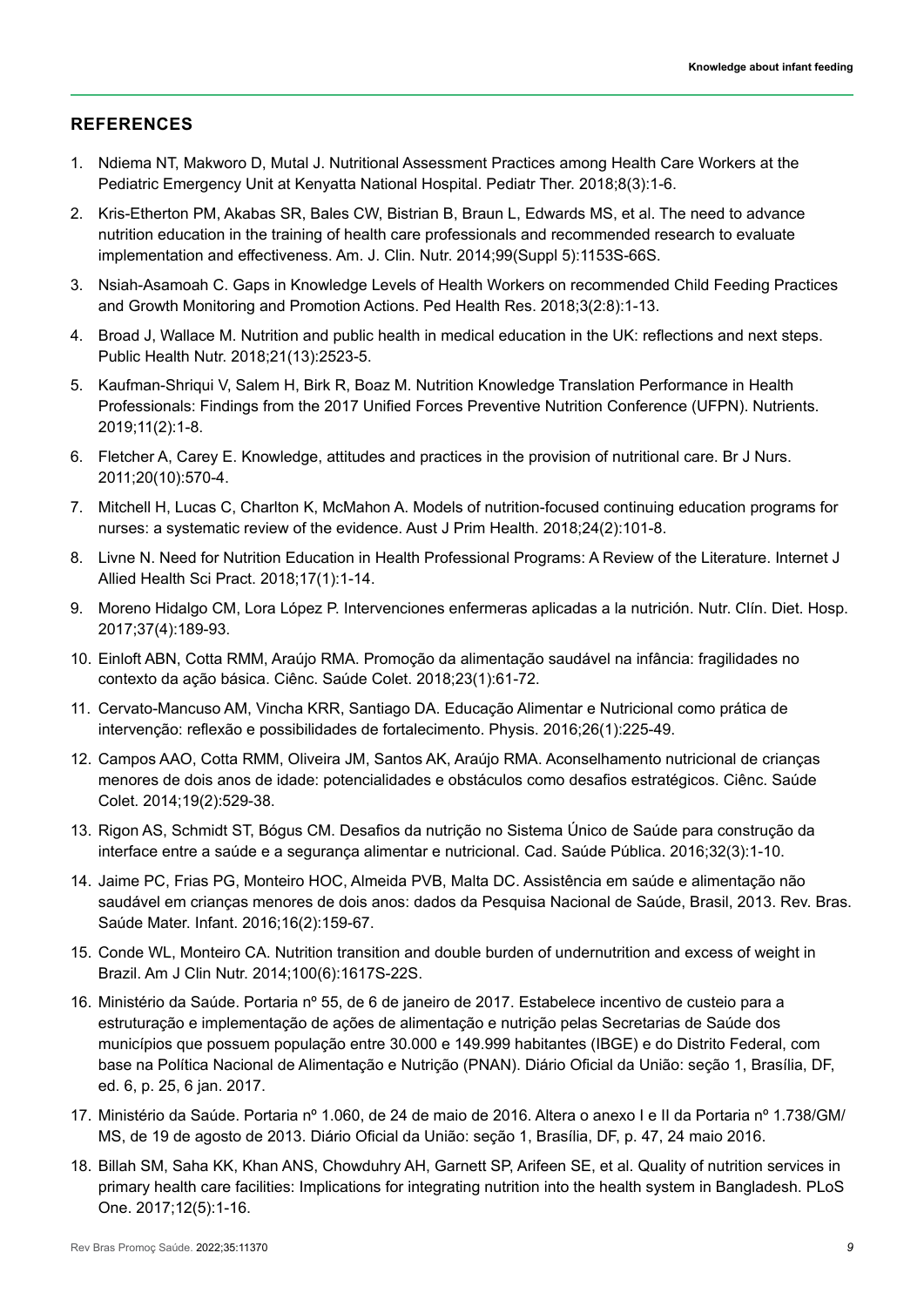- <span id="page-9-0"></span>19. Brasil. Ministério da Saúde. Saúde da criança: aleitamento materno e alimentação complementar. 2ª ed. Brasília: Ministério da Saúde; 2015.
- <span id="page-9-1"></span>20. Oliveira MPR, Menezes IHCF, Sousa LM, Peixoto MRG. Formação e qualificação de profissionais de saúde: fatores associados à qualidade da Atenção Primária. Rev. Bras. Educ. Méd. 2016;40(4):547-59.
- <span id="page-9-2"></span>21. Mattos LB, Dahmer A, Magalhães CR. Contribuições do curso de especialização em Atenção Primária à Saúde à prática de profissionais da saúde. ABCS Health Sci. 2015;40(3):184-9.
- <span id="page-9-3"></span>22. Miriam Theilla RN, Cohen J, Singer P, Liebman C, Kagan I. The assessment, Knowledge and Perceived Quality of Nutrition Care amongst Nurses. J Nutri Med Diet Care. 2016;2(1):1-5.
- 23. Mogre V, Yakubu A, Fuseini M, Amalba A, Aguree S. Nurses' Knowledge and attitudes regarding malnutrition in children and its management in Ghana. Curationis. 2017;40(1):1-8.
- <span id="page-9-4"></span>24. Palombo CNT, Fujimori E, Toriyama ATM, Duarte LS. Capacitação em aconselhamento nutricional: avaliação de conhecimento e aplicabilidade na atenção à saúde da criança. Rev. Bras. Saúde Mater. Infant. 2018;18(1):75-82.
- <span id="page-9-5"></span>25. Almeida JM, Luz SAB, Ued FV. Apoio ao aleitamento materno pelos profissionais de saúde: revisão integrativa da literatura. Rev Paul. Pediatr. 2015;33(3):355-62.
- <span id="page-9-6"></span>26. Ramos AE, Ramos CV, Santos MM, Almeida CAPL, Martins MCC. Knowledge of healthcare professionals about breastfeeding and supplementary feeding. Rev. Bras. Enferm. 2018;71(6):2953-60.
- <span id="page-9-7"></span>27. Nunes BS, Gubert MB, Bortolini GA. As recomendações oficias sobre amamentação e alimentação complementar são conhecidas pelos profissionais de saúde brasileiros? Demetra. 2019;14(Supl.1):1-25.
- <span id="page-9-8"></span>28. Vítolo MR, Louzada ML, Rauber F, Grechi P, Gama CM. Impacto da atualização de profissionais de saúde sobre as práticas de amamentação e alimentação complementar. Cad. Saúde Pública. 2014;30(8):1695-707.
- <span id="page-9-9"></span>29. Brasil. Ministério da Saúde. Estratégia nacional para promoção do aleitamento materno e alimentação complementar saudável no sistema único de saúde: manual de implementação. Brasília: Ministério da Saúde; 2015.
- <span id="page-9-10"></span>30. Brasil. Ministério da Saúde. Guia alimentar para crianças brasileiras menores de 2 anos. Brasília: Ministério da Saúde; 2019.
- <span id="page-9-11"></span>31. Nunes LM, Vigo A, Oliveira LD, Giugliani ERJ. Efeito de intervenção no cumprimento das recomendações alimentares no primeiro ano de vida: ensaio clínico randomizado com mães adolescentes e avós maternas. Cad. Saúde Pública. 2017;33(6):1-13.
- <span id="page-9-12"></span>32. Victora CG, Bahl R, Barros AJD, França GVA, Horton S, Krasevec J, Murch S, et al. Breastfeeding in the 21st century: epidemiology, mechanisms, and lifelong effect. Lancet. 2016;387(10017):475-90.
- <span id="page-9-13"></span>33. Hassiotou F, Hartmann PE. At the dawn of a new Discovery: the potential of breast milk stem cells. Adv Nutr. 2014;5(6):770-8.
- <span id="page-9-14"></span>34. Brito BBO, Soares RX, Alexandre TA, Sousa MNA, Júnior UML. Uso de zinco em casos de diarreia aguda em crianças. Journal of Medicine and Health Promotion. 2016;1(4):355-61.
- <span id="page-9-15"></span>35. Pedraza DF, Santos EES, Oliveira MM. Capacitação de profissionais de saúde da Estratégia Saúde da Família para execução das ações de alimentação e nutrição. Rev Gerenc Polit Salud. 2020;19:1-21.
- <span id="page-9-16"></span>36. Marques RM, Marques AA, Serafim ALC, Cândido DB, Almeida PT. Avaliação do Programa Nacional de Suplementação de Ferro. Rev Bras Promoç Saúde. 2019;32:1-8.
- <span id="page-9-17"></span>37. Brito VRS, Vasconcelos MGL, Diniz AS, França ISX, Pedraza DF, Peixoto JBS, et al. Percepção de profissionais de saúde sobre o programa de combate à deficiência de vitamina A. Rev Bras Promoç Saúde. 2016;29(1):93-9.
- <span id="page-9-18"></span>38. Olufunlayo TF, Roberts AA, MacArthur C, Thomas N, Odeyemi KA, Price M, et al. Improving exclusive breastfeeding in low and middle-income countries: a systematic review. Matern Child Nutr. 2019;15(3):1-26.
- <span id="page-9-19"></span>39. Duarte ML, Dias KR, Ferreira DMTP, Gonçalves AF. Knowledge of health professionals about breastfeeding and factors that lead the weaning: a scoping review. Ciênc Saúde Colet. 2022;27(2): 441-57.